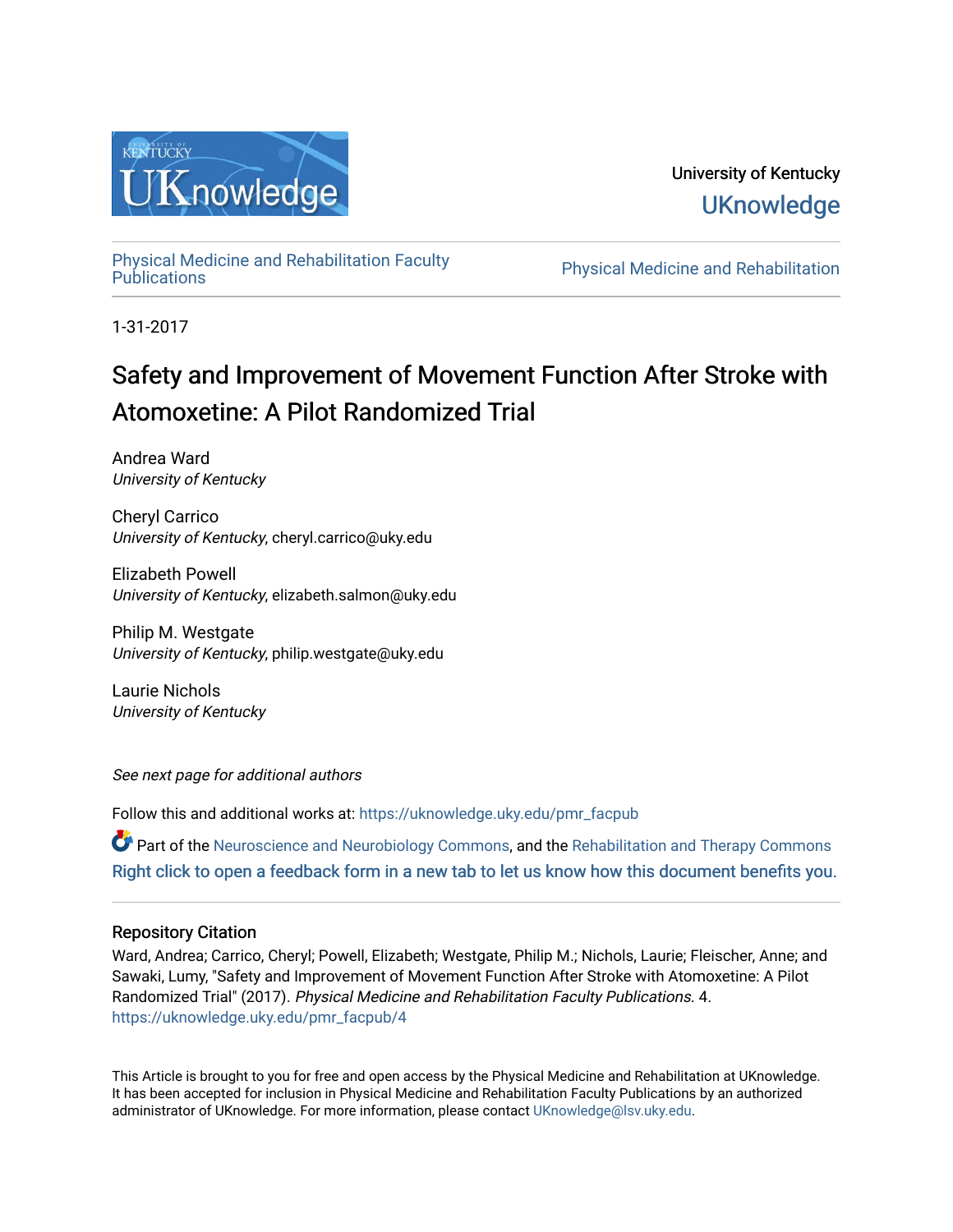## Safety and Improvement of Movement Function After Stroke with Atomoxetine: A Pilot Randomized Trial

Digital Object Identifier (DOI) https://doi.org/10.3233/RNN-160673

### Notes/Citation Information

Published in Restorative Neurology and Neuroscience, v. 35, no. 1, p. 1-10.

© 2017 – IOS Press and the authors. All rights reserved

This article is published online with Open Access and distributed under the terms of the Creative Commons Attribution Non-Commercial License ([CC BY-NC 4.0](https://creativecommons.org/licenses/by-nc/4.0/)).

#### Authors

Andrea Ward, Cheryl Carrico, Elizabeth Powell, Philip M. Westgate, Laurie Nichols, Anne Fleischer, and Lumy Sawaki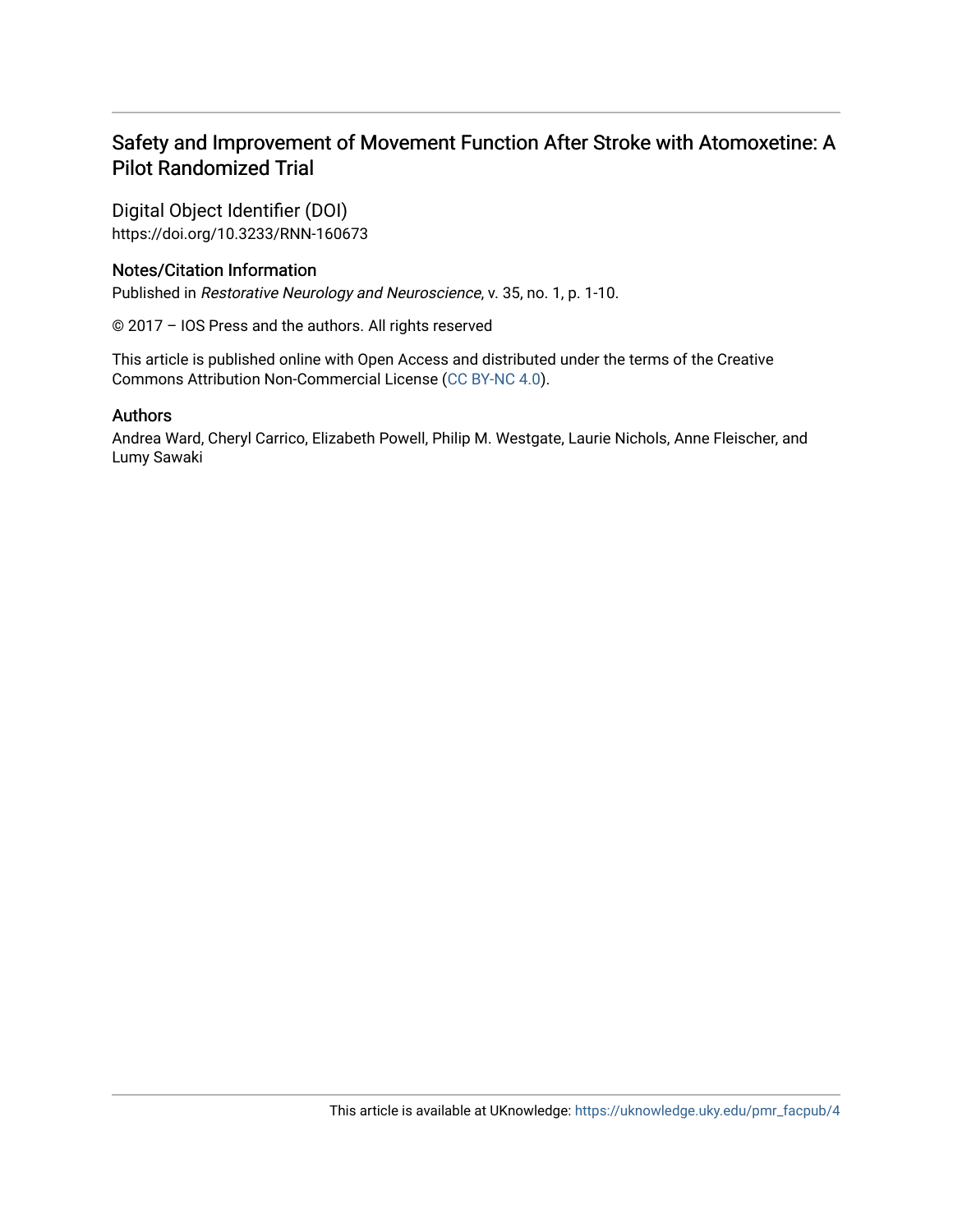# Safety and improvement of movement function after stroke with atomoxetine: A pilot randomized trial

Andrea Ward<sup>a</sup>, Cheryl Carrico<sup>a</sup>, Elizabeth Powell<sup>a</sup>, Philip M. Westgate<sup>b</sup>, Laurie Nichols<sup>a,c</sup>, Anne Fleischer<sup>d</sup> and Lumy Sawaki<sup>a, c, e,∗</sup>

<sup>a</sup>*Department of Physical Medicine and Rehabilitation, University of Kentucky, Lexington, KY, USA* <sup>b</sup>*Department of Biostatistics, College of Public Health, University of Kentucky, Lexington, KY, USA*

<sup>c</sup>*HealthSouth Cardinal Hill Rehabilitation Hospital, Lexington, KY, USA*

<sup>d</sup>*Eastern Kentucky University, Richmond, KY, USA*

<sup>e</sup>*Wake Forest University, Department of Neurology, Winston-Salem, NC, USA*

#### **Abstract**.

**Background:** Intensive, task-oriented motor training has been associated with neuroplastic reorganization and improved upper extremity movement function after stroke. However, to optimize such training for people with moderate-to-severe movement impairment, pharmacological modulation of neuroplasticity may be needed as an adjuvant intervention.

**Objective:** Evaluate safety, as well as improvement in movement function, associated with motor training paired with a drug to upregulate neuroplasticity after stroke.

**Methods:** In this double-blind, randomized, placebo-controlled study, 12 subjects with chronic stroke received either atomoxetine or placebo paired with motor training. Safety was assessed using vital signs. Upper extremity movement function was assessed using Fugl-Meyer Assessment, Wolf Motor Function Test, and Action Research Arm Test at baseline, postintervention, and 1-month follow-up.

**Results:** No significant between-groups differences were found in mean heart rate  $(95\% \text{ CI}, -12.4-22.6; p=0.23)$ , mean systolic blood pressure (95% CI, –1.7–29.6; *p* = 0.21), or mean diastolic blood pressure (95% CI, –10.4–13.3; *p* = 0.08). A statistically significant between-groups difference on Fugl-Meyer at post-intervention favored the atomoxetine group (95% CI, 1.6–12.7; *p* = 0.016).

**Conclusion:** Atomoxetine combined with motor training appears safe and may optimize motor training outcomes after stroke.

Keywords: Upper extremity, neurorehabilitation, safety, vital signs, occupational therapy, motor training

#### **1. Introduction**

Stroke is a major public health concern, as there are over 795,000 new strokes annually in the United States at a cost of \$34 billion (Mozaffarian et al., 2015). Interventions to minimize tissue damage in acute stroke have had some success (Eissa, Krass, & Bajorek, 2012). However, there is still a crucial need for interventions to maximize recovery of movement function after neurologic damage has occurred (Nudo, Plautz, & Frost, 2001). These interventions can capitalize on neuroplastic change (the capacity of the

<sup>∗</sup>Corresponding author: Lumy Sawaki, MD, PhD, University of Kentucky, Department of Physical Medicine and Rehabilitation at HealthSouth Cardinal Hill Hospital, 2050 Versailles Road, Lexington, KY 40504, USA, Tel.: +1 859 323 6226; Fax: +1 859 323 1123; E-mail: [lumy.sawaki@uky.edu.](mailto:lumy.sawaki@uky.edu)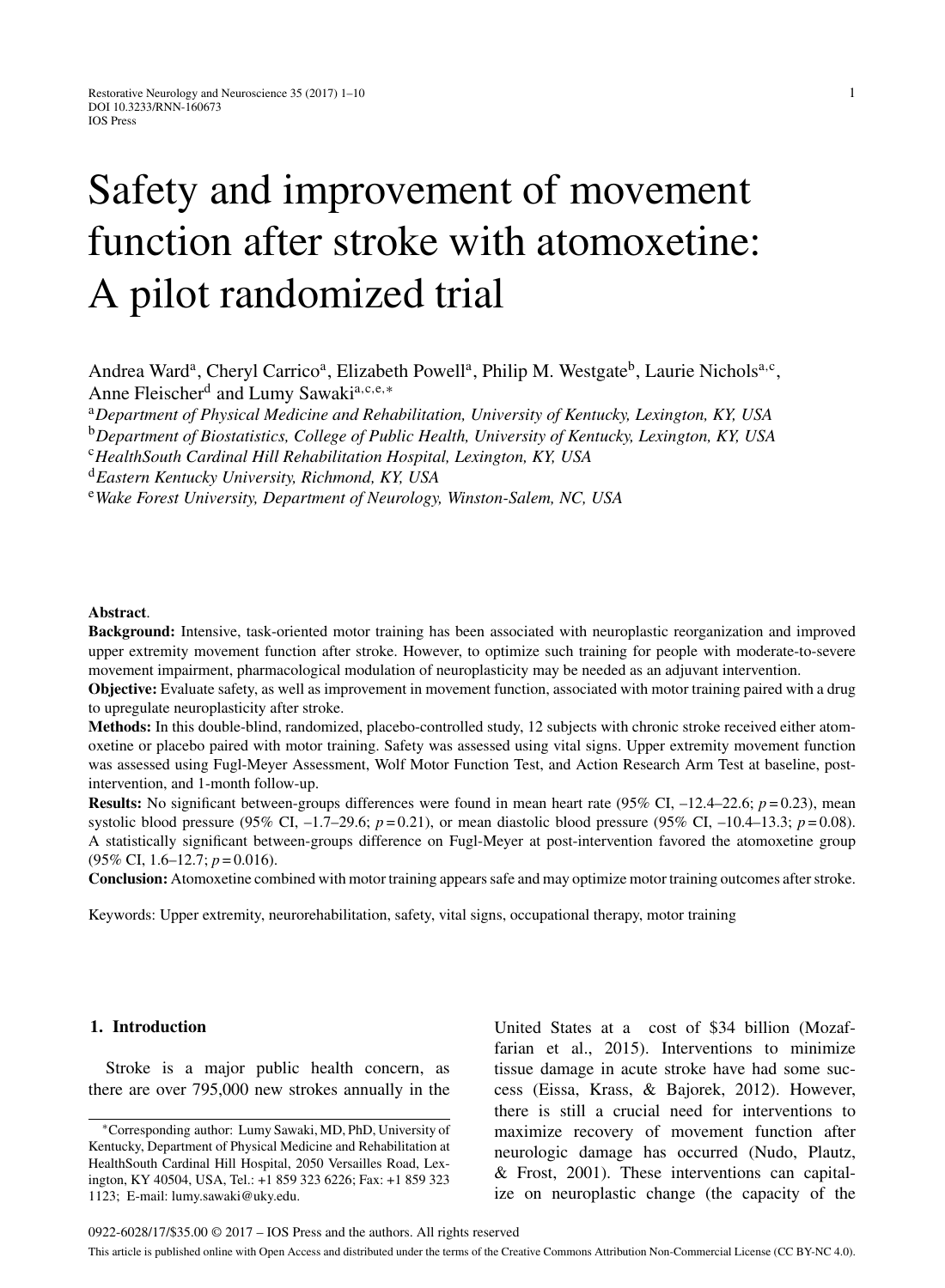brain to reorganize). Neuroplastic change correlates with recovery of movement function after brain lesions (Nudo et al., 2001; Sawaki et al., 2014). Intensive, task-oriented motor training is an example of a therapeutic intervention that adheres to principles of neuroplastic change (Kleim & Jones, 2008). This intervention has been shown to improve mildly impaired movement function after stroke (Wolf et al., 2006). However, it has not been established as effective to mitigate chronic, severe impairment of upper extremity (UE) movement function after stroke (Bonifer & Anderson, 2003). In general, further research is needed to advance the effectiveness of interventions targeting chronic, severe impairment of UE movement function after stroke. In particular, optimizing intensive, task-oriented training for people with severe impairment may require adjuvant interventions to upregulate neuroplasticity (Hayward, Barker, & Brauer, 2010).

For more than a decade, the research community has viewed pharmacological intervention as a potentially valuable tool for optimizing therapy after stroke. Specifically, a variety of drugs have been examined as potential interventions to promote recovery of movement and speech functions (Floel et al., 2005; Foster, Good, Fowlkes, & Sawaki, 2006; Walker-Batson et al., 2001). Research in animals and humans indicates that some medications, such as amphetamine, may enhance outcomes of motor training (Feeney & Sutton, 1987). One of the proposed mechanisms by which amphetamine may enhance outcomes of motor training is by increasing central levels of norepinephrine (Feeney & Sutton, 1987), a neurotransmitter that appears to serve a major role in the plasticity process (Feeney & Sutton, 1987). Drugs that stimulate central levels of norepinephrine have been shown to promote recovery of movement and cognitive function, while drugs that inhibit noradrenergic pathways yield a deleterious effect in this regard (Feeney & Sutton, 1987; Wang et al., 2011). At the same time, the number of patients in the several clinical trials who have received motor training paired with amphetamine after stroke is very small, due to amphetamine's potential interaction with many other medications as well as its potential for addiction. Furthermore, the existing research about amphetamine has shown it to have inconsistent results as well as significant unwanted effects (Wang et al., 2011).

Atomoxetine, a potent and selective inhibitor of the presynaptic norepinephrine transporter (Simpson & Perry, 2003), has been approved by the Food and Drug Administration for treatment of attention deficit

hyperactivity disorder (Simpson & Perry, 2003). Unlike amphetamine, atomoxetine lacks affinity for dopaminergic and serotonergic receptors and therefore has no potential for abuse (Simpson & Perry, 2003). A small study using atomoxetine has been shown to enhance motor memory formation in 10 healthy participants (Foster et al., 2006) using an established laboratory paradigm (Classen, Liepert, Wise, Hallett, & Cohen, 1998). However, atomoxetine has not been systematically evaluated for improvement of movement function after stroke. The present, double-blind, sham-controlled study was the first to address this evidence gap by evaluating the effects of atomoxetine on cardiovascular safety and movement function in subjects with chronic, moderate-to-severe impairment in movement function after stroke. The central hypothesis was that subjects who received atomoxetine paired with intensive, task-oriented UE motor training would have similar changes in blood pressure and heart rate, as well as similar rate of adverse events, as a placebo group (ie, subjects who received a placebo paired with intensive, task-oriented UE motor training). Additionally, it was hypothesized that the atomoxetine group would show initial indications of more improved movement function than the placebo group.

#### **2. Methods**

In accordance with the Declaration of the World Medical Association (www.wma.net), this study was approved by the authorized institutional human research review boards at the institutions governing the research (ie, Wake Forest University, Winston-Salem, NC; the University of Kentucky, Lexington, KY; Cardinal Hill Hospital, Lexington, KY). All study procedures were in accordance with these institutions' guidelines. The research setting was a neurorehabilitation research lab. Subjects were recruited from Cardinal Hill Rehabilitation Hospital, University of Kentucky, Wake Forest University, and local communities.

#### *2.1. Eligibility criteria*

To remove the potential confound of spontaneous motor recovery, only individuals at least 6 months from the onset of stroke were recruited. To ensure safety and minimize potential confounding variables, the following exclusion criteria were selected: a) history of traumatic head injury; b) history of severe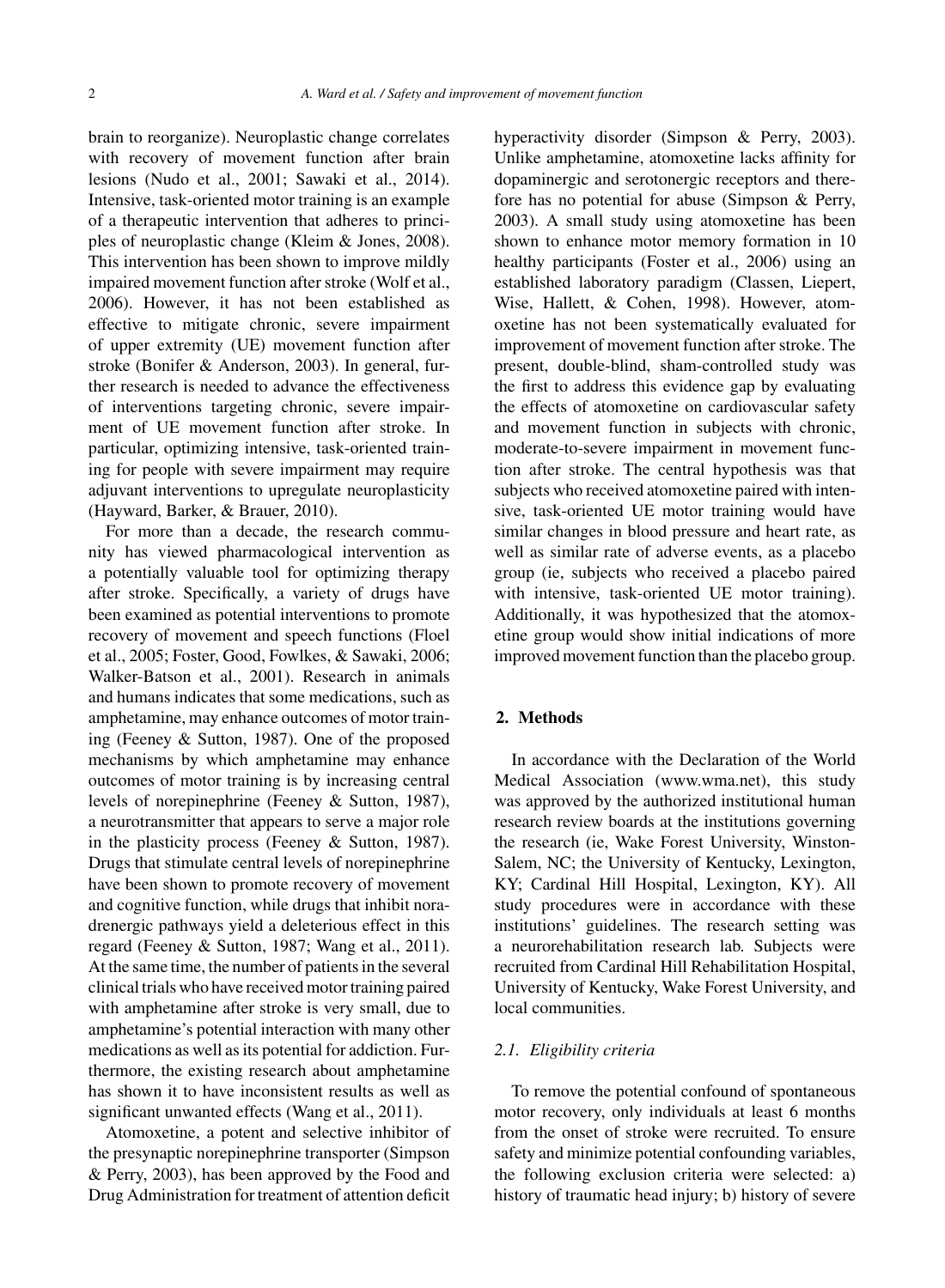alcohol or drug abuse; c) history of psychiatric illness; d) unstable cardiac dysrhythmia; e) untreated hypertension (systolic pressure >160 mm Hg and/or diastolic pressure >100 mm Hg); f) history of myocardial infarction or unstable angina; g) positive pregnancy test or being of childbearing age and not using contraception; h) glaucoma; i) history of hypersensitivity or idiosyncrasy to sympathomimetic drugs; j) within 3 months of recruitment, addition or change in the dosage of drugs known to exert detrimental effects on recovery of movement function (Boroojerdi, Ziemann, Chen, Butefisch, & Cohen, 2001; Butefisch et al., 2002; Goldstein & Davis, 1990; Sawaki et al., 2002; Sawaki, Werhahn, Barco, Kopylev, & Cohen, 2003); or k) aphasia or cognitive deficit severe enough to preclude informed consent.

As required by the authorized institutional human research review boards at the institutions where the research was conducted, all subjects provided written informed consent after receiving a verbal and written explanation of the purposes, procedures, and potential hazards of this study, which used a parallelgroup block design within the conceptual framework of a superiority trial. After screening and informed consent, a convenience sample of 12 subjects who were 21 years of age or older was enrolled. All subjects had moderate-to-severe UE deficit in movement function (the inability to extend the affected metacarpophalangeal joints at least 10◦; and the wrist, 20◦ (Wolf et al., 2006)). After enrollment, subjects participated in a baseline evaluation of movement function, 10 consecutive weekdays of intervention, 1 evaluation immediately after the intervention period, and a 1-month follow-up evaluation. After baseline evaluation, the principal investigator (PI) used a computerized experimental design generator and randomizer program to govern group assignment. This program generated a simple random allocation sequence  $(1:1)$  for assigning subjects into 2 equalsized groups (ie, either the atomoxetine group or the placebo control group). The PI generated the random allocation sequence, enrolled subjects, and assigned subjects to interventions. Subjects were ordered by the randomizer in strict accordance with the order of enrollment.

#### *2.2. Intervention component 1: Atomoxetine (real or placebo)*

The initial recommended and safe dose of atomoxetine (Strattera, by Eli Lilly) in subjects over 70 kg is 40 mg/day; therefore this dose was administered in this study (Simpson & Perry, 2003), for the intervention group. Placebo capsules were identical to atomoxetine capsules. Drug condition (ie, real versus placebo) was the only independent variable. In each intervention session (10 total sessions), dosing occurred just prior to intensive, task-oriented UE motor training.

#### *2.3. Intervention component 2: Intensive, task-oriented UE motor training*

In each intervention session, 2 hours of intensive, task-oriented UE motor training commenced 60 minutes after atomoxetine or placebo intake to maximize peak plasma drug concentration during motor training (Simpson & Perry, 2003). All subjects participated in motor training, which was delivered in a 1 : 1 ratio between an occupational therapist and a subject. Training focused on skill acquisition through the use of unilateral (ie, impaired hand) and bilateral activities to improve movement function of the impaired hand. Tasks targeted functional goals (eg, activities of daily living) or goal subcomponents (eg, pinching, grasp/release, or functional reach patterns). Tasks were repeated at rate of approximately 10 to 50 repetitions each session according to the demands of the task. Tasks had progressive difficulty, meaning that task demands elicited progressively more skilled performance over time (shaping) (Wolf et al., 2006).

#### *2.4. Evaluation and outcome measures*

To evaluate drug effects and monitor for adverse events, heart rate and blood pressure were measured and recorded by the PI prior to administration of atomoxetine or placebo. Drug administration proceeded if no abnormalities were present. Blood pressure and heart rate were then continuously monitored every 30 minutes until 30 minutes after the session had ended. A daily log of each subject's reported sense of well-being or complaints associated with each session was recorded by the PI before and after each session.

To evaluate movement function, the Fugl Meyer Assessment (FMA), the Action Research Arm Test (ARAT), and the WMFT were administered at baseline, after the intervention period, and at 1-month follow-up. The FMA is a quantitative measure of motor recovery, balance, sensation, coordination and speed. It is based on the principle that recovery of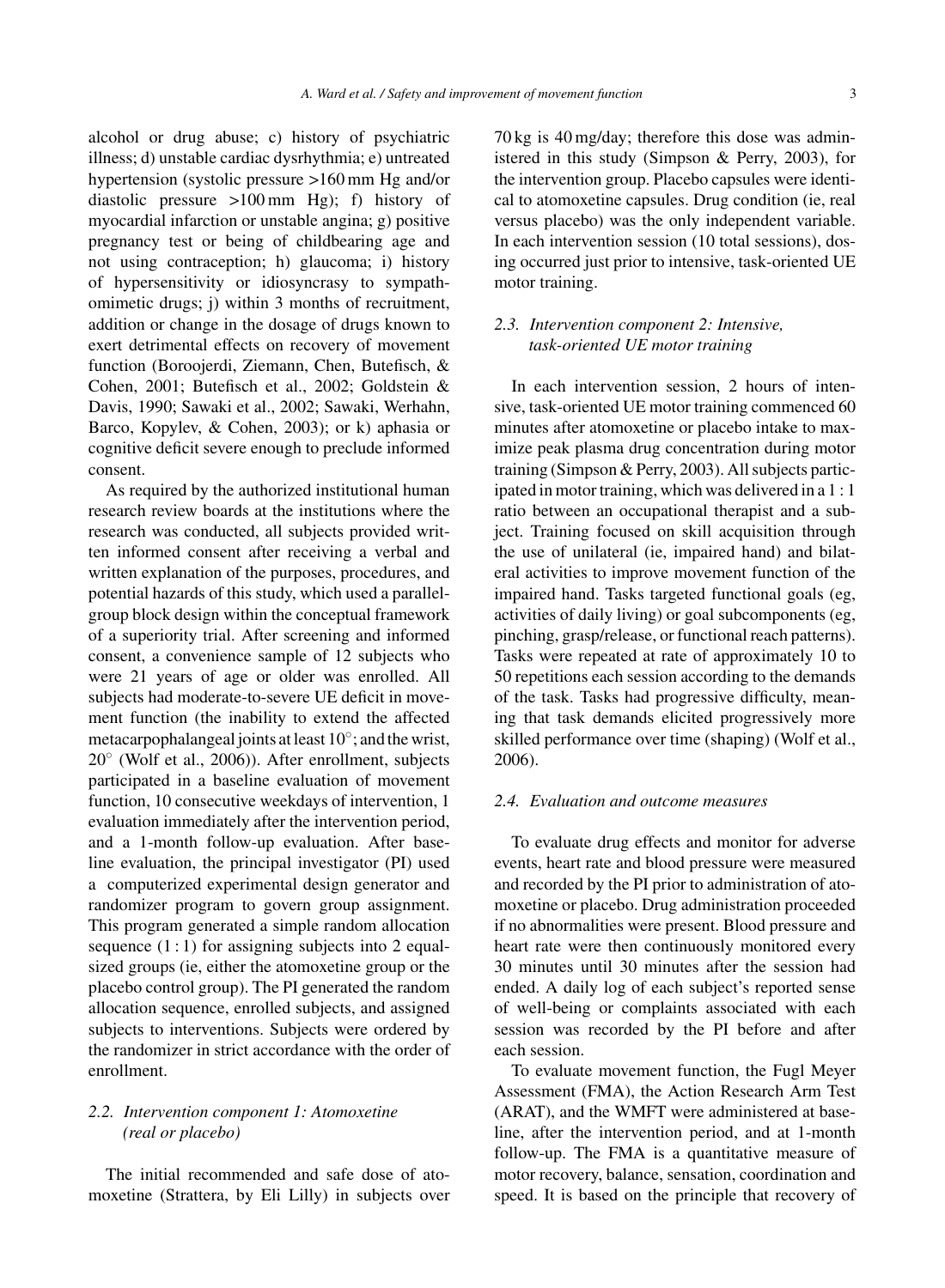movement function occurs in a predictable progression (Duncan, Propst, & Nelson, 1983). The FMA is feasible for use after stroke and has been extensively applied in this condition (Duncan et al., 1983). The inter-rater reliability (0.886 0.984 according to the subset for lower or UE) and test-retest reliability  $(=0.99)$  of FMA are high (Duncan et al., 1983). The total possible score for UE movement function is 66. The highest possible FMA motor score for a tested UE is 66. The minimal clinically important difference (MCID) for FMA is 9 to 10 points; and the minimal detectable change (MDC) is 5.2 (Pandian & Arya, 2014). Based on its responsiveness and validity, FMA was used as the primary outcome measure.

The ARAT was developed specifically to measure UE grasp, grip, pinch, and gross movement using 4 specific tests (van der Lee, Beckerman, Lankhorst, & Bouter, 2001). Each item is graded on a 4-point ordinal scale with a total possible score of 57. The inter-rater reliability  $(=0.99)$  and test-retest reliability (=0.98) of ARAT are extremely high. The highest possible ARAT score for a tested UE is 57. The MCID for ARAT is 5.7 points; and the MDC is 3.5 (Pandian & Arya, 2014).

The WMFT is a time- and function-based evaluation and encompasses a battery of 17 tasks (Wolf et al., 2006). It is performed using a  $16'' \times 43''$  laminated template on a standardized table. All tasks simulate functional tasks and are applied sequentially according to the task complexity. The WMFT has established reliability and validity and has been extensively applied in several studies to evaluate UE motor capacity after stroke (Wolf et al., 2006). The inter-rater reliability (0.93∼0.99) and test-retest reliability  $(=0.97)$  of WMFT are considered excellent (Whitall, Savin, Harris-Love, & Waller, 2006). The MCID for WMFT is 1.5 to 4 seconds; and the MDC is 12 seconds (Pandian & Arya, 2014). Time-based measures were collected for the paretic (ie, more affected) and non-paretic (is, less affected) UEs.

#### *2.5. Blinding*

Subjects, care providers, and assessors of movement function were blinded to group assignment in that they were not made aware of which condition any subject was assigned to. Additionally, personnel administering atomoxetine (real or placebo) did not administer intensive, task-oriented UE motor training. Furthermore, atomoxetine and placebo

capsules were visually identical, as prepared by a pharmacy.

#### *2.6. Statistics*

Analyses of vital signs utilized linear mixed effects models with random intercept and slope to account for the 8 repeated measurements over time from each subject. Similarly, for FMA, ARAT, and WMFT, a longitudinal repeated measures model was used that accounts for time, trial arm, and their interaction. These models incorporate an unstructured working covariance matrix, and the Kenward and Roger degrees of freedom method was used for inference (Kenward & Roger, 1997). These analyses correspond to the use of repeated measures MANOVA, but with the allowance of missing data. Primary interest was in the comparison of mean changes in outcomes from baseline to immediately post-intervention and to 1-month follow-up for the 2 trial arms. For more detail, the separate impacts of each trial arm on the mean change of each outcome are presented. Longitudinal repeated measures ANCOVA models were also fit for each outcome due to slight imbalances at baseline. However, results were very similar and thus are not presented. All available data were utilized for analyses. All tests were 2-sided, with statistical significance pre-specified as *P* < 0.05. Furthermore, all tests were pre-specified. Multiple testing corrections were not directly utilized due to their known limitations (Altman, 2000; Perneger, 1998). Information provided in Table 4 can be utilized to obtain formal multiple testing corrections. Analyses were conducted in SAS version 9.4 (SAS Institute, Cary, NC).

#### **3. Results**

Figure 1 shows participant flow. Table 1 shows clinical characteristics and demographic data for the sample. A total of 12 subjects (6 women) with chronic stroke, mean age of 55 years (range, 35–66 years), and mean interval of 25 months after stroke (range 6–52 months) were enrolled. Recruitment and all evaluations took place between April 2006 and June 2010. The study ended when projected enrollment was reached. Twelve subjects completed all intervention sessions, baseline evaluation, and evaluation at immediately post-intervention. Nine subjects completed the 1-month follow-up evaluation  $(n=3)$ in the atomoxetine group and  $n = 6$  in the placebo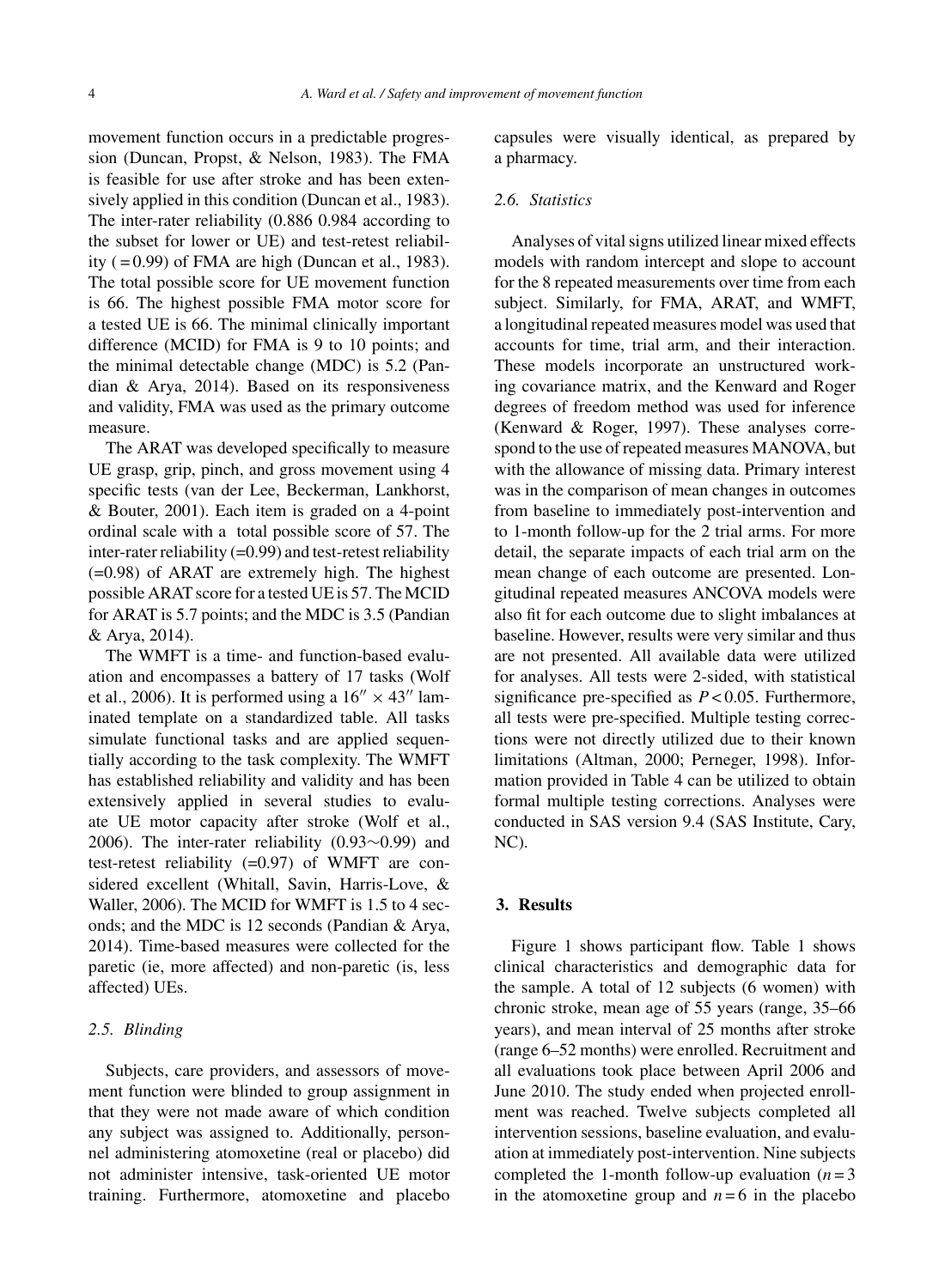*A. Ward et al. / Safety and improvement of movement function* 5



Fig. 1. Participant flow. Each stage of the study is represented, from eligibility assessment through analysis of final evaluation data. The number of randomly assigned subjects who received intended treatment in each group is shown, along with losses to follow-up.

group). Losses to 1-month follow-up occurred due to either transportation constraints or subjects' enrollment in other research studies immediately after post-intervention evaluation.

Effects of atomoxetine on vital signs were not significantly different when compared with placebo (Fig. 2). The interaction was not significant  $(p=0.23)$ ) for the mean heart rate over time between the 2 trial arms. After taking out the interaction, there was not a significant trial arm difference  $(p=0.53)$ . Specifically, adjusting for time, the estimated mean heart rate was 5.1 [95% CI: (–12.4, 22.6)] beats per minute higher for atomoxetine relative to placebo. The interaction was not significant  $(p=0.21)$  for changes in mean of systolic blood pressure over time between the 2 trial arms. After taking out the interaction,

there was no statistical difference between the 2 trial arms  $(p=0.08)$ . Specifically, adjusting for time, the estimated mean systolic blood pressure was 14.0 [95% CI: (-1.7, 29.6)] mm Hg lower for atomoxetine relative to placebo. The interaction was not significant  $(p=0.995)$  for changes in mean diastolic blood pressure over time between the 2 trial arms. After taking out the interaction, there was not a significant trial arm difference  $(p=0.79)$ . Specifically, adjusting for time, the estimated mean diastolic blood pressure was 1.4 [95% CI: (–10.4, 13.3)] mm Hg higher for atomoxetine relative to placebo.

Table 2 shows the each subject's reported sense of well-being or complaints. While there were reports of mental fatigue, increased sleepiness, and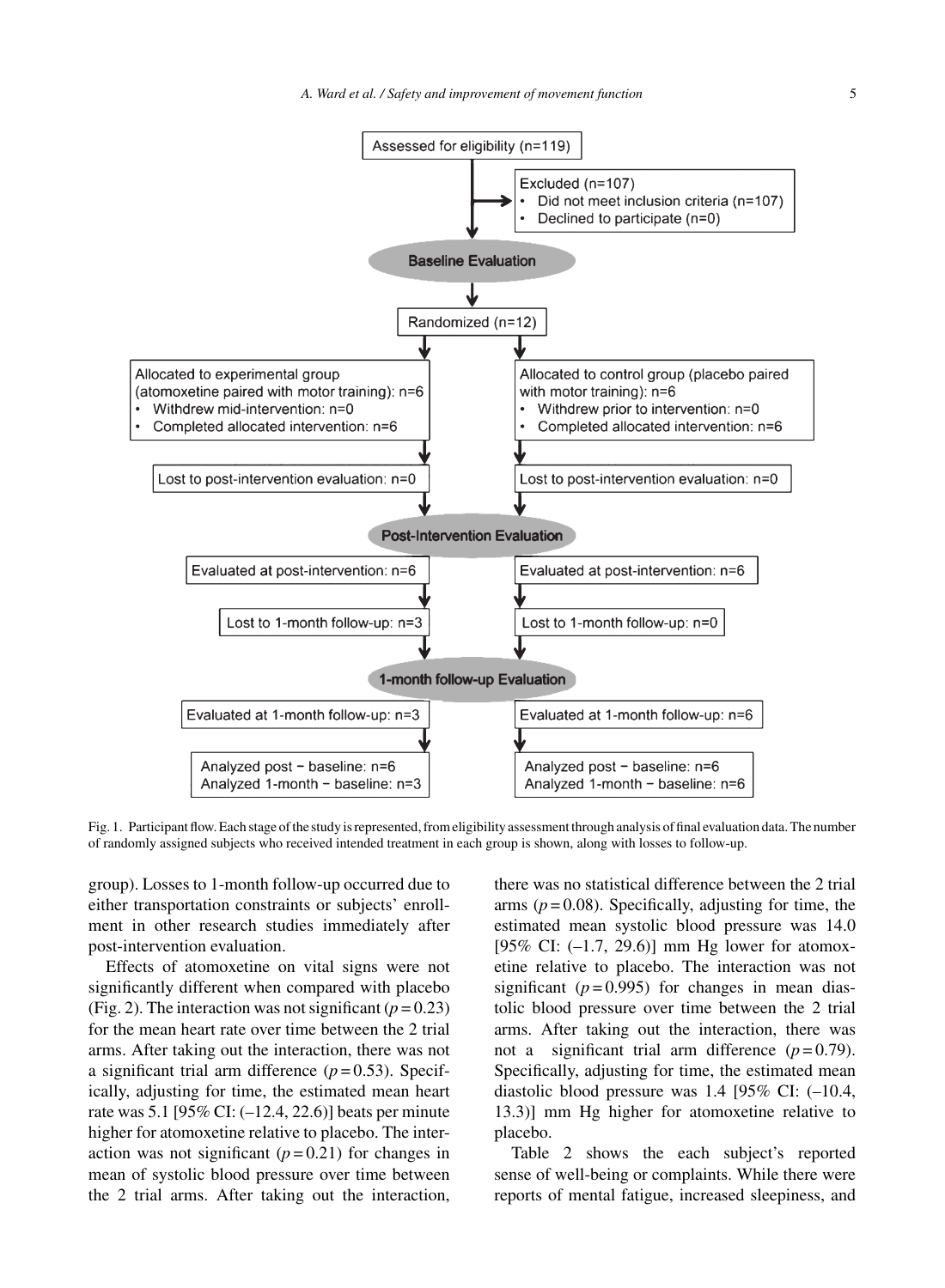| Subject        | Age (years)     | Group      | <b>Sex</b> | Affected Hemisphere | Stroke Type              | <b>Months Post-Stroke</b> |
|----------------|-----------------|------------|------------|---------------------|--------------------------|---------------------------|
|                | 39              | <b>ATM</b> | M          | Right               | <b>Ischemic</b>          | 52                        |
| $\overline{2}$ | 35              | <b>ATM</b> | F          | Left                | <b>Ischemic</b>          | 28                        |
| 3              | 50              | <b>ATM</b> | F          | Left                | <b>Ischemic</b>          | 25                        |
| $\overline{4}$ | 65              | <b>ATM</b> | F          | Left                | <b>Ischemic</b>          | 19                        |
| 5              | 49              | <b>ATM</b> | M          | Left                | <b>Ischemic</b>          | 19                        |
| 6              | 65              | <b>ATM</b> | M          | Left                | <b>Ischemic</b>          | 24                        |
| <b>ATM</b>     | $50.5 \pm 12.6$ |            | 3F/3M      | 5Left/1Right        | 6 ischemic               | $27.7 + 12.4$             |
| 7              | 58              | Placebo    | M          | Left                | Ischemic                 | 16                        |
| 8              | 53              | Placebo    | M          | Right               | <b>Ischemic</b>          | 37                        |
| 9              | 66              | Placebo    | F          | Left                | <b>Ischemic</b>          | 6                         |
| 10             | 66              | Placebo    | F          | Right               | <b>Ischemic</b>          | 48                        |
| 11             | 58              | Placebo    | M          | Left                | Hemorrhagic              | 8                         |
| 12             | 58              | Placebo    | F          | Right               | Hemorrhagic              | 13                        |
| <b>Placebo</b> | $59.8 \pm 5.2$  |            | 3F/3M      | 3Left/3Right        | 4 ischemic/2 Hemorrhagic | $21.3 \pm 17.1$           |

Table 1 Clinical characteristics and demographic data

Abbreviations: ATM, Atomoxetine; F, Female; M, Male.

exhaustion associated with both conditions, there was no clear indication of unwanted effects related to atomoxetine.

Table 3 summarizes baseline scores on outcome measures for the 2 trial arms. Table 4 shows changes in UE movement function associated with intervention. From baseline to immediately post-intervention, within-group changes for the atomoxetine group indicated significant improvement on FMA (95% CI, 5.4–13.2;  $p = 0.0003$ ) and ARAT (95% CI, 4.6–10.7;  $p = 0.0002$ ). Within-group changes for the placebo group indicated significant improvement on ARAT (95% CI, 2.3–8.4; *p* = 0.003) and WMFT paretic UE (95% CI,  $-0.35 - -0.03$ ;  $p = 0.02$ ). From baseline to 1-month follow-up, within-group changes in the atomoxetine group indicated significant improvement on FMA (95% CI, 5.9–17.9; *p* = 0.002) and ARAT (95% CI, 5.1–15.1; *p* = 0.001). Within-group changes for the placebo group indicated significant improvement on FMA (95% CI, 1.5–10.2; *p* = 0.015), ARAT (95% CI, 2.6–10.4; *p* = 0.005) and WMFT paretic UE (95% CI, –0.37 – –0.04; *p* = 0.02). Between-groups comparison of changes from baseline to immediately post-intervention revealed significantly more improvement on FMA (95% CI, 1.6–12.7; *p* = 0.016) for the atomoxetine group compared with the placebo group. No between-groups differences were found at 1-month follow-up.

#### **4. Discussion**

The present study was the first-ever investigation of the safety and efficacy of atomoxetine paired with motor training for people with moderate-to-severe deficit in movement function after stroke. Findings constituted novel evidence that atomoxetine has a safe cardiovascular profile and preliminary efficacy to support clinically meaningful outcomes of intensive task-oriented UE motor training after stroke, even in cases of chronic, moderate-to-severe impairment.

A previous case series study of 3 subjects with chronic, mild movement deficit after stroke showed that atomoxetine paired with not only motor training but also non-invasive neuromodulation (repetitive transcranial magnetic stimulation (rTMS)) may improve FMA and WMFT, as evident at postintervention and at 1-month follow-up (Kinoshita et al., 2016). However, atomoxetine was delivered concomitantly with other interventions; and there was no control group. Additionally, there was no systematic evaluation of cardiovascular or safety data. In contrast, the present study demonstrated that the effects of atomoxetine on blood pressure and heart rate were not significantly different from placebo; and no serious adverse events occurred in either group. Additionally, although both groups showed significantly improved movement function immediately after intervention, the atomoxetine group showed significantly more improvement on the primary outcome measure (ie, FMA) than the placebo group. Notably, the estimated mean FMA and ARAT change exceeded MCID only for the atomoxetine group, both at post-intervention and at 1-month follow-up.

The present study's limitations included small sample size. A larger sample size is recommended for future studies. Additionally, examining the effects of atomoxetine beyond 1 month could substantiate the drug's long-term efficacy. Also, as the present study administered a daily dose of 40 mg during the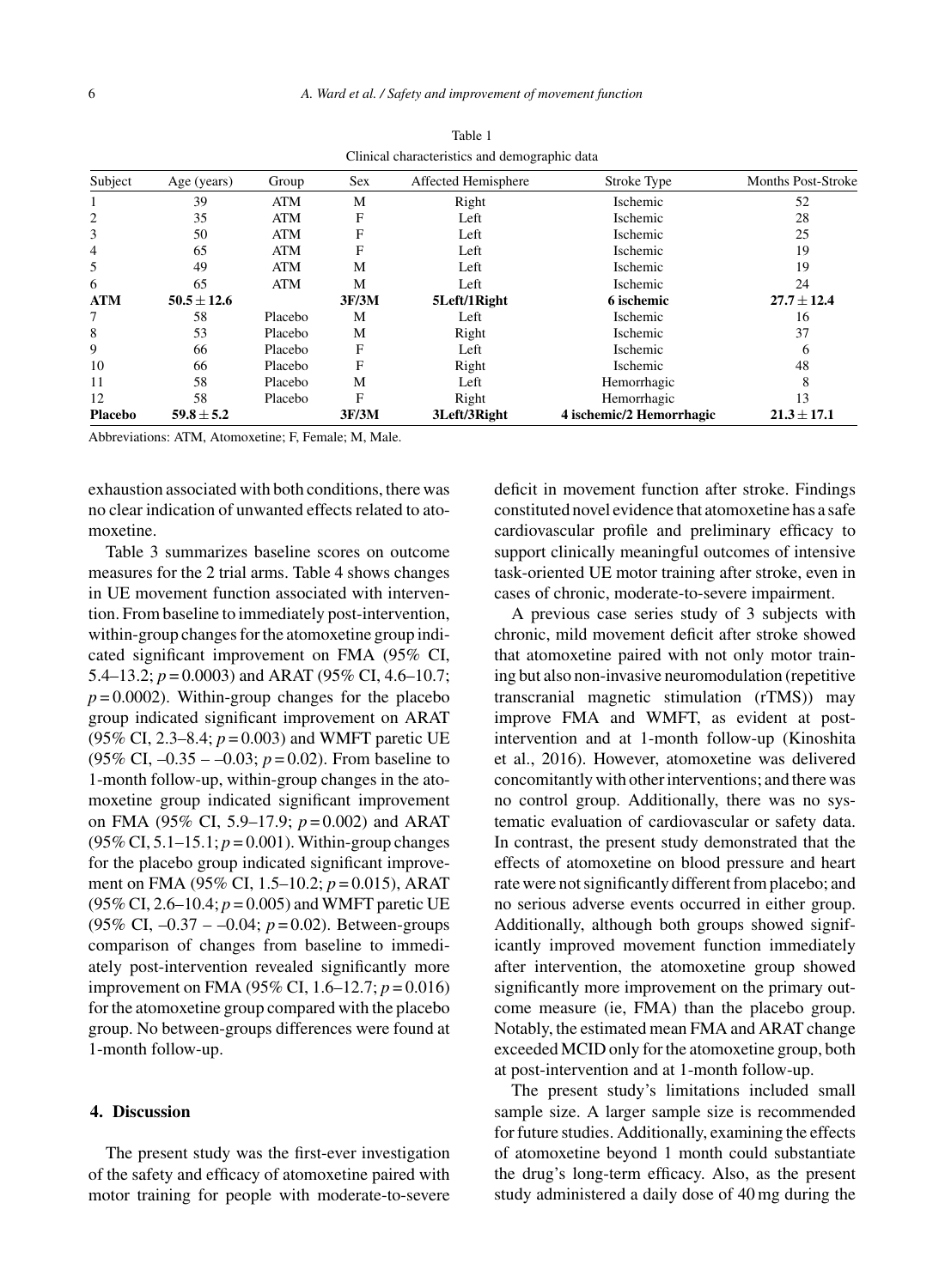

Fig. 2. Vital signs by group as a function of time post dose. No significant between-groups differences were evident for (A) heart rate, (B) systolic blood pressure, or (C) diastolic blood pressure.

10-day intervention, future studies should conduct a dose-escalation study of atomoxetine in order to achieve the optimal dose according to each participant's weight. The optimal dose for treatment of ADHD is 1.2 mg/kg/ day, which in a 70 kg individual corresponds to 80 mg (Simpson & Perry, 2003).

Future studies are recommended to expand the scope of the present study. For example, variables affecting functional recovery may be particularly amenable to change during the sub-acute stage of stroke recovery. Given the positive influence of early therapy on UE movement function after stroke (Wolf et al., 2006), as well as the efficacy of atomoxetine to improve UE movement function in healthy subjects (Foster et al., 2006), it would be worthwhile to explore the impact of atomoxetine paired with motor training during sub-acute stroke recovery. Other recommended research should examine effects of drugs other than atomoxetine that increase central levels of norephinephrine. For example, reboxetine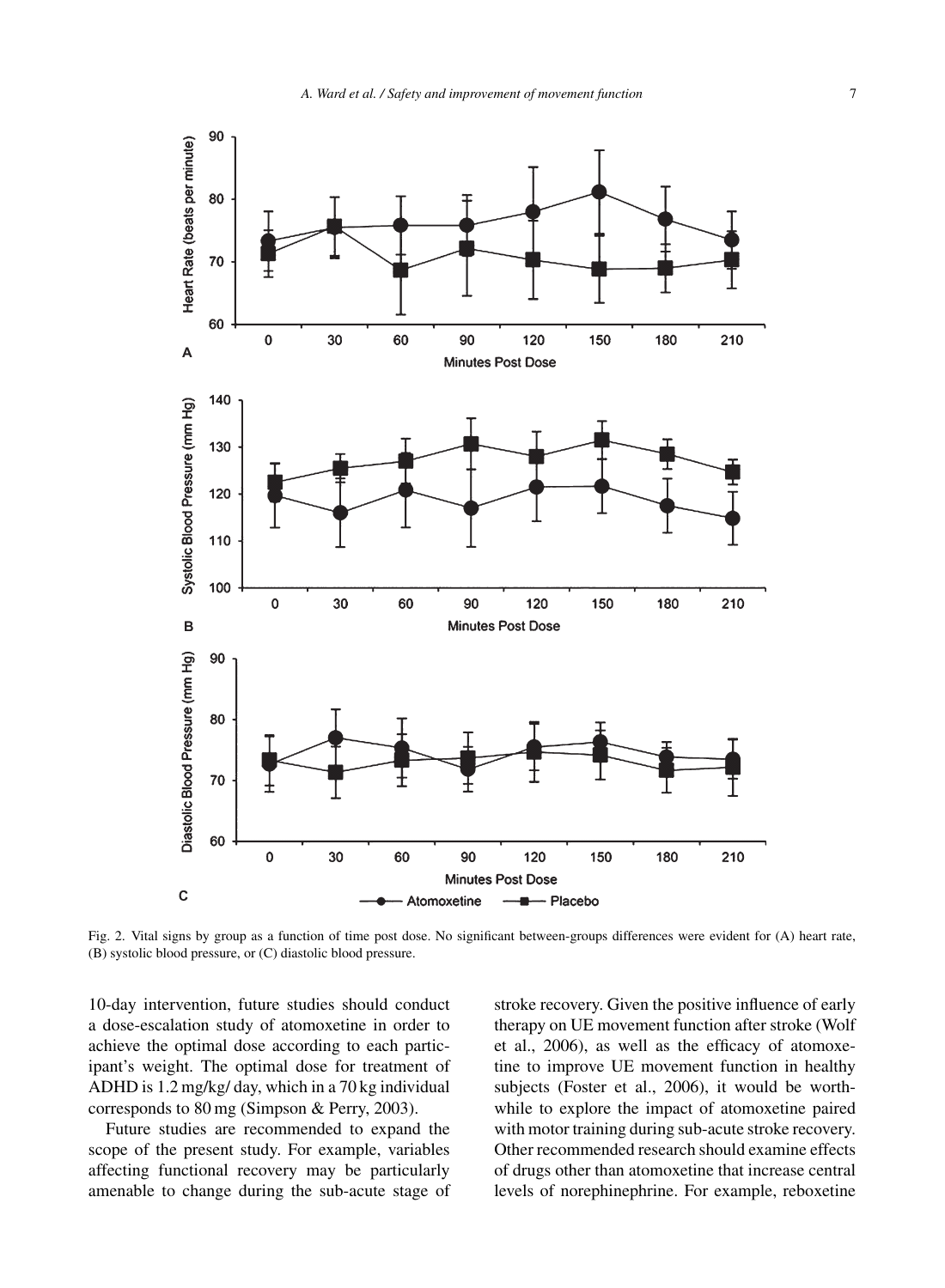is a norepinephrine reuptake inhibitor that has exhibited positive short-term effects on movement function in cases of chronic stroke (Wang et al., 2011; Zittel, Weiller, & Liepert, 2007), but further research is needed to establish that these benefits are longlasting. The alpha 2 antagonist atipamezole has been

Table 2 Daily log of subjects' complaints

| Subject | Group      | <b>Reported Complaints</b>                   |  |  |
|---------|------------|----------------------------------------------|--|--|
|         |            | Atomoxetine Mental fatigue on days 6 and 8   |  |  |
|         | (ATM)      |                                              |  |  |
| 2       | <b>ATM</b> | None                                         |  |  |
| 3       | <b>ATM</b> | Sleepiness and fatigue during first 4 days   |  |  |
| 4       | ATM        | Slightly fatigued on days 2 and 5            |  |  |
| 5       | <b>ATM</b> | None                                         |  |  |
| 6       | ATM        | Slightly fatigued at the end of all sessions |  |  |
| 7       | Placebo    | Headache on day 9                            |  |  |
| 8       | Placebo    | Fatigued day 4                               |  |  |
| 9       | Placebo    | Dizziness on day 1                           |  |  |
| 10      | Placebo    | None                                         |  |  |
| 11      | Placebo    | None                                         |  |  |
| 12      | Placebo    | None                                         |  |  |

Table 3

Group scores at baseline (sample mean  $\pm$  standard deviation). Sample size was 6 in each group

| Outcome measures for upper<br>extremity (UE) movement<br>function | Baseline scores<br>atomoxetine | Baseline scores<br>for placebo |
|-------------------------------------------------------------------|--------------------------------|--------------------------------|
|                                                                   | group                          | group                          |
| <b>Fugl-Meyer Assessment</b><br>(points)                          | $29.3 \pm 11.3$                | $39.8 \pm 21.3$                |
| <b>Action Research Arm Test</b><br>(points)                       | $19.2 \pm 12.8$                | $29.3 + 23.0$                  |
| <b>Wolf Motor Function Test</b>                                   |                                |                                |
| $(log[sec])$ :                                                    |                                |                                |
| more affected UE                                                  | $1.53 \pm 0.48$                | $1.20 \pm 0.75$                |
| less affected UE                                                  | $0.53 \pm 0.39$                | $0.56 \pm 0.35$                |

associated with improvement of movement function in acute post-stroke stages, but research on its effects in chronic stroke is lacking (Beltran, Papadopoulos, Tsai, Kartje, & Wolf, 2010). Future research that systematically compares the effects of these drugs (which have a similar selective mechanism of action as atomoxetine) with the effects of atomoxetine would help to establish which of these drugs may have the most beneficial and safe impact on outcomes of intensive task-oriented UE motor training for people with chronic, moderate-to-severe impairment after stroke.

Finally, neuroimaging evidence may be crucial to advance understanding of how the noradrenergic effects of atomoxetine may influence neuroplastic change after stroke. However, there is a scant evidence base in this regard. Yamada and colleagues evaluated the effects of atomoxetine combined with intensive speech therapy in 4 participants with post-stroke aphasia. All participants demonstrated improved language function measured by the Western Aphasia Battery and the Token Test. Improvements were associated with increased perilesional blood flow using single photon emission computed tomography (Yamada, Kakuda, Yamamoto, Momosaki, & Abo, 2016). Separate studies have evaluated off-label use of atomoxetine in subjects with Parkinson's disease. For instance, Rae and colleagues conducted a double-blind, placebocontrolled, randomized crossover study in 10 participants with moderate idiopathic Parkinson's disease. While there was inter-individual variability, increased functional brain network activity indicated

|--|--|

Estimated means, 95% confidence intervals, and *p*-values corresponding to mean change from fitting a single repeated measures model for each variable

| Outcome measures of                                                        |                                          | Post-intervention – Baseline              |                                       | 1-month follow-up – Baseline             |                                           |                                       |
|----------------------------------------------------------------------------|------------------------------------------|-------------------------------------------|---------------------------------------|------------------------------------------|-------------------------------------------|---------------------------------------|
| upper extremity (UE)<br>movement function                                  | Atomoxetine<br>(ATM)                     | Placebo                                   | $ATM-$<br>Placebo                     | ATM                                      | Placebo                                   | $ATM-$<br>Placebo                     |
| <b>Fugl-Meyer Assessment</b><br>(points)                                   | 9.3<br>(5.4, 13.2)<br>$p = 0.0003$       | 2.2<br>$(-1.7, 6.1)$<br>$p = 0.24$        | 7.2<br>(1.6, 12.7)<br>$p = 0.016$     | 11.9<br>(5.9, 17.9)<br>$p = 0.002$       | 5.8<br>(1.5, 10.2)<br>$p = 0.015$         | 6.1<br>$(-1.3, 13.5)$<br>$p = 0.10$   |
| <b>Action Research Arm</b><br>Test (points)                                | 7.7<br>(4.6, 10.7)<br>$p = 0.0002$       | 5.3<br>(2.3, 8.4)<br>$p = 0.003$          | 2.3<br>$(-1.9, 6.6)$<br>$p = 0.25$    | 10.1<br>(5.1, 15.1)<br>$p = 0.001$       | 6.5<br>(2.6, 10.4)<br>$p = 0.005$         | 3.6<br>$(-2.8, 10.0)$<br>$p = 0.24$   |
| <b>Wolf Motor Function Test</b><br>(WMFT) more affected<br>$UE$ (log[sec]) | $-0.10$<br>$(-0.26, 0.06)$<br>$p = 0.18$ | $-0.19$<br>$(-0.35, -0.03)$<br>$p = 0.02$ | 0.09<br>$(-0.13, 0.31)$<br>$p = 0.39$ | $-0.11$<br>$(-0.28, 0.06)$<br>$p = 0.19$ | $-0.20$<br>$(-0.37, -0.04)$<br>$p = 0.02$ | 0.10<br>$(-0.14, 0.34)$<br>$p = 0.40$ |
| WMFT less affected<br>(log[sec])                                           | 0.01<br>$(-0.13, 0.15)$<br>$p = 0.91$    | $-0.13$<br>$(-0.26, 0.01)$<br>$p = 0.07$  | 0.13<br>$(-0.06, 0.33)$<br>$p = 0.16$ | 0.01<br>$(-0.22, 0.25)$<br>$p = 0.90$    | $-0.07$<br>$(-0.28, 0.14)$<br>$p = 0.46$  | 0.09<br>$(-0.23, 0.40)$<br>$p = 0.56$ |

For Fugl-Meyer Assessment and Action Research Arm test, an increase represents improvement. For WMFT, a decrease represents improvement.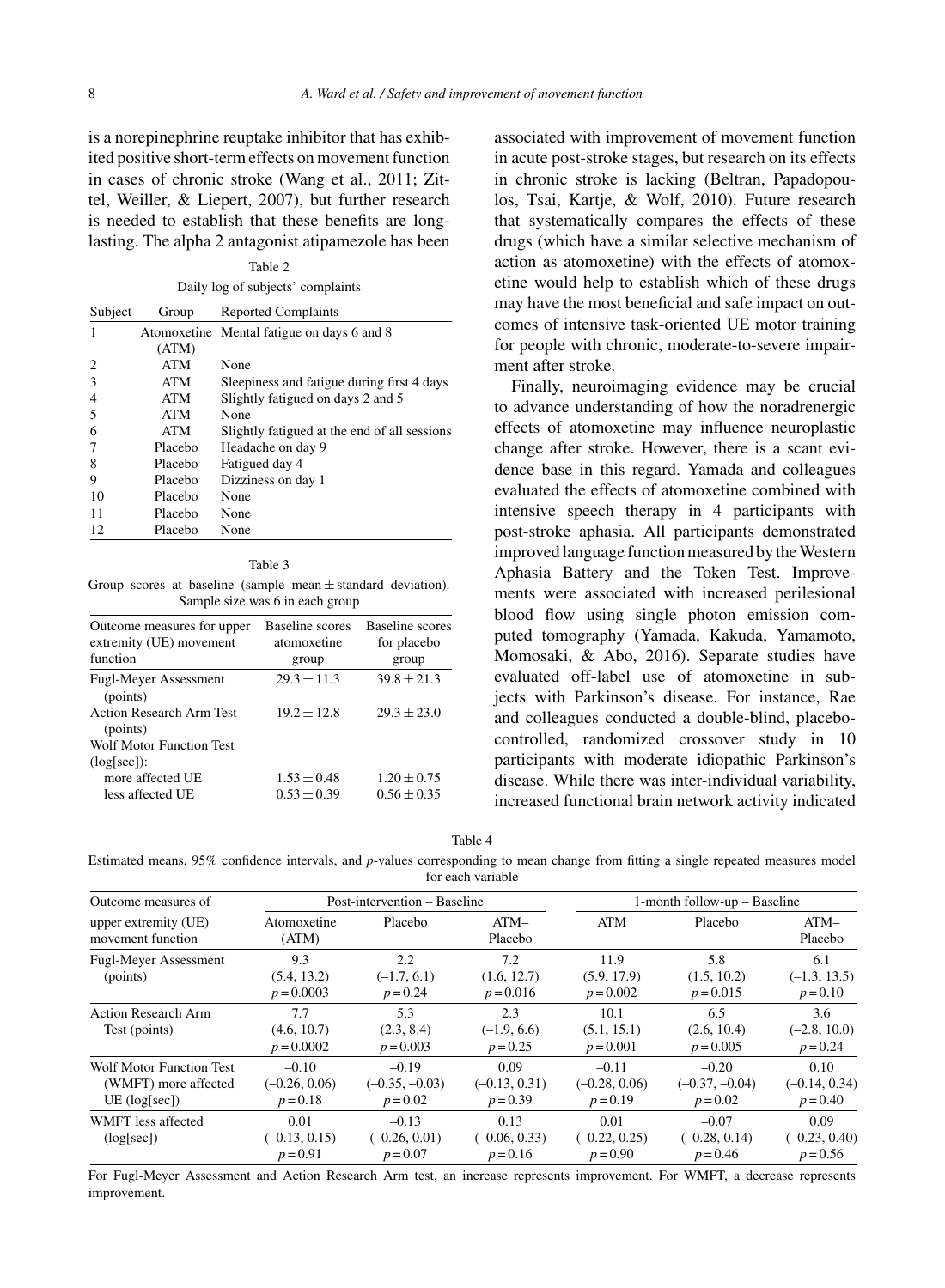improved modulation of frontal-subcortical areas for response inhibition. Additionally, investigators found increased sensitivity of the inferior frontal gyrus to afferent inputs originating from the pre-supplementary motor cortex. The investigators suggested that the selective effects of atomoxetine may have partially restored noradrenergic denervation that may play a role in impaired inhibitory responses in Parkinson's disease (Rae et al., 2016). Borchert and colleagues performed an fMRI study to evaluate the effects of atomoxetine in 33 participants with idiopathic Parkinson's disease. They found that atomoxetine increased connectivity from the right inferior frontal gyrus to the dorsal anterior cingulate. Change was associated with change in a simple measure of executive function (Borchert et al., 2016).

In conclusion, findings of the present study indicated that atomoxetine appears safe to pair with motor training in the context of stroke rehabilitation. Furthermore, atomoxetine appears to have potential to optimize clinical outcomes of intensive task-oriented training for people with chronic, moderate-to-severely impaired movement function after stroke. Overall, given the promising results of the present feasibility study, a full-scale investigation with expanded outcome measures, including measures of neuroplastic change, is warranted.

#### **Acknowledgments**

We extend our heartfelt appreciation to our study participants, to Dr. David Jackson for referrals, and to our research assistants, Daniel Aken and Candy Pettry.

#### **Disclosures**

This study was funded by the Dana Foundation and the Cardinal Hill Endowment for Stroke and Spinal Cord Injury Research (1215375670). There are no financial benefits to the authors. There are no conflicts of interest related to this research or this manuscript. The registration number with clinicaltrials.gov is NCT02788357.

#### **References**

Altman, D.G. (2000). Statistics in medical journals: Some recent trends. *Statistics in Medicine*, *19*(23), 3275-3289.

- Beltran, E.J., Papadopoulos, C.M., Tsai, S.Y., Kartje, G.L., & Wolf, W.A. (2010). Long-term motor improvement after stroke is enhanced by short-term treatment with the alpha-2 antagonist, atipamezole. *Brain Research*, *1346*, 174-182. doi:10.1016/ j.brainres.2010.05.063
- Bonifer, N., & Anderson, K.M. (2003). Application of constraintinduced movement therapy for an individual with severe chronic upper-extremity hemiplegia. *Physical Therapy*, *83*(4), 384-398.
- Borchert, R.J., Rittman, T., Passamonti, L., Ye, Z., Sami, S., Jones, S.P., . . . & Rowe, J.B. (2016). Atomoxetine Enhances Connectivity of Prefrontal Networks in Parkinson's Disease. *Neuropsychopharmacology*, *41*(8), 2171-2177. doi:10.1038/ npp.2016.18
- Boroojerdi, B., Ziemann, U., Chen, R., Butefisch, C.M., & Cohen, L.G. (2001). Mechanisms underlying human motor system plasticity. *Muscle* & *Nerve*, *24*(5), 602-613.
- Butefisch, C.M., Davis, B.C., Sawaki, L., Waldvogel, D., Classen, J., Kopylev, L., & Cohen, L.G. (2002). Modulation of usedependent plasticity by d-amphetamine. *Annals of Neurology*, *51*(1), 59-68.
- Classen, J., Liepert, J., Wise, S.P., Hallett, M., & Cohen, L.G. (1998). Rapid plasticity of human cortical movement representation induced by practice. *Journal of Neurophysiology*, *79*(2), 1117-1123.
- Duncan, P.W., Propst, M., & Nelson, S.G. (1983). Reliability of the Fugl-Meyer assessment of sensorimotor recovery following cerebrovascular accident. *Physical Therapy*, *63*(10), 1606- 1610.
- Eissa, A., Krass, I., & Bajorek, B.V. (2012). Optimizing the management of acute ischaemic stroke: A review of the utilization of intravenous recombinant tissue plasminogen activator (tPA). *Journal of Clinical Pharmacy and Therapeutics*, *37*(6), 620-629. doi:10.1111/j.1365-2710.2012.01366.x
- Feeney, D.M., & Sutton, R.L. (1987). Pharmacotherapy for recovery of function after brain injury. *Critical Reviews in Neurobiology*, *3*, 135-197.
- Floel, A., Breitenstein, C., Hummel, F., Celnik, P., Gingert, C., Sawaki, L.,...& Cohen, L.G. (2005). Dopaminergic influences on formation of a motor memory. *Annals of Neurology*, *58*(1), 121-130.
- Foster, D.J., Good, D.C., Fowlkes, A., & Sawaki, L. (2006). Atomoxetine enhances a short-term model of plasticity in humans. *Archives of Physical Medicine and Rehabilitation*, *87*(2), 216-221. doi:10.1016/j.apmr.2005.08.131
- Goldstein, L.B., & Davis, J.N. (1990). Restorative neurology. Drugs and recovery following stroke. *Stroke; A Journal of Cerebral Circulation*, *21*(11), 1636-1640.
- Hayward, K., Barker, R., & Brauer, S. (2010). Interventions to promote upper limb recovery in stroke survivors with severe paresis: A systematic review. *Disability and Rehabilitation*, *32*(24), 1973-1986. doi:10.3109/09638288.2010.481027
- Kenward, M.G., & Roger, J.H. (1997). Small sample inference for fixed effects from restricted maximum likelihood. *Biometrics*, *53*(3), 983-997. doi:10.2307/2533558
- Kinoshita, S., Kakuda, W., Yamada, N., Momosaki, R., Okuma, R., Watanabe, S., & Abo, M. (2016). Therapeutic administration of atomoxetine combined with rTMS and occupational therapy for upper limb hemiparesis after stroke: A case series